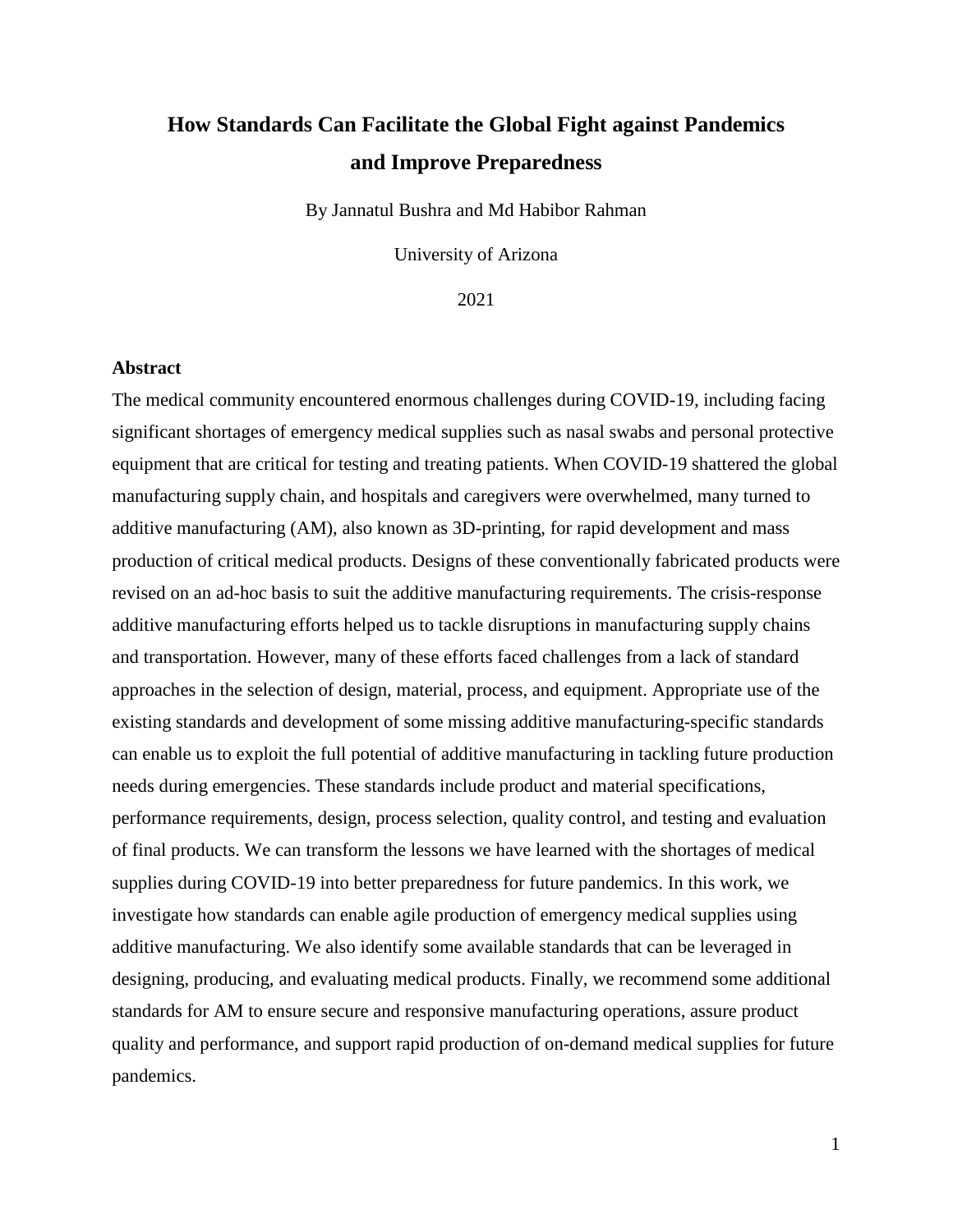# **1. Introduction**

During COVID-19, there were shortages in test kits, protective gear, and other critical medical devices in the United States [1]. Additive manufacturing (AM) has proven its potential in rapid product development and scaling-up production of these products [2]. For example, efficient designs of nasal test swabs were developed using AM, and within a short period, millions of kits were printed [3]. Several tests by federal agencies ascertained that 3D-printed nasal swabs perform the same as or better than traditionally manufactured swabs [2]. Additionally, different 3D-printer manufacturers, companies, and universities designed and printed personal protective equipment (PPE) such as face shields and face masks for protecting caregivers against the virus (some instances are listed in [Table 1\)](#page-1-0) [2]. As some of these PPE designs were made publicly available online, many makerspaces, hospitals, and medical professionals stepped forward to ramp up local productions of PPE through 3D-printing. Other 3D-printed medical supplies included ventilator valves, ventilator splitters, and mask adjusters. Figure 1 shows examples of 3D-printable designs of medical equipment. When the Defense Production Act was invoked, large manufacturers such as General Motors also relied on AM for pivoting overnight to medical device and PPE production [4]. Thus, AM helped us tackle the strain of supply shortages in our fight against COVID-19 and save human lives.

| <b>Product Type</b> | <b>Product</b>     | <b>Manufacturer</b> | <b>Production</b> | <b>Material</b> | <b>Manufact-</b> |
|---------------------|--------------------|---------------------|-------------------|-----------------|------------------|
|                     | <b>Description</b> |                     | Capacity          |                 | uring            |
|                     |                    |                     | (units/day)       |                 | <b>Process</b>   |
| Nasopharyngeal      | A flexible stick   | Formlabs            | 112,000           | Surgical        | <b>SLA</b>       |
| Swab                | with a bristle at  |                     |                   | Guide resin     |                  |
|                     | the end used to    | Nexa3D              | 75,000            | Nexa3D          | <b>SLA</b>       |
|                     | collect COVID-     |                     |                   | material        |                  |
|                     | 19 test sample     | Markforged          |                   | Nylon base      | <b>FDM</b>       |
|                     | from the           |                     | 10,000            | and Rayon       |                  |
|                     | patient's nose     |                     |                   |                 |                  |
| Face Shield         | Protective         | Prusa3D             | 10,000            | <b>PETG</b>     | <b>FDM</b>       |
|                     | equipment          | <b>Stratasys</b>    | 700               | <b>ABS</b>      | <b>FDM</b>       |
|                     | usually made of    | Ford Motor          | 300               | ABS 3D-         | SLS/SLA          |
|                     | clear plastic to   |                     |                   | <b>FC</b>       |                  |
|                     | protect the entire |                     |                   |                 |                  |
|                     | face from large    |                     |                   |                 |                  |
|                     | splashes           |                     |                   |                 |                  |

<span id="page-1-0"></span>

| Table 1: Some AM initiatives to meet the supply shortages during COVID-19 [5]. |  |  |  |
|--------------------------------------------------------------------------------|--|--|--|
|--------------------------------------------------------------------------------|--|--|--|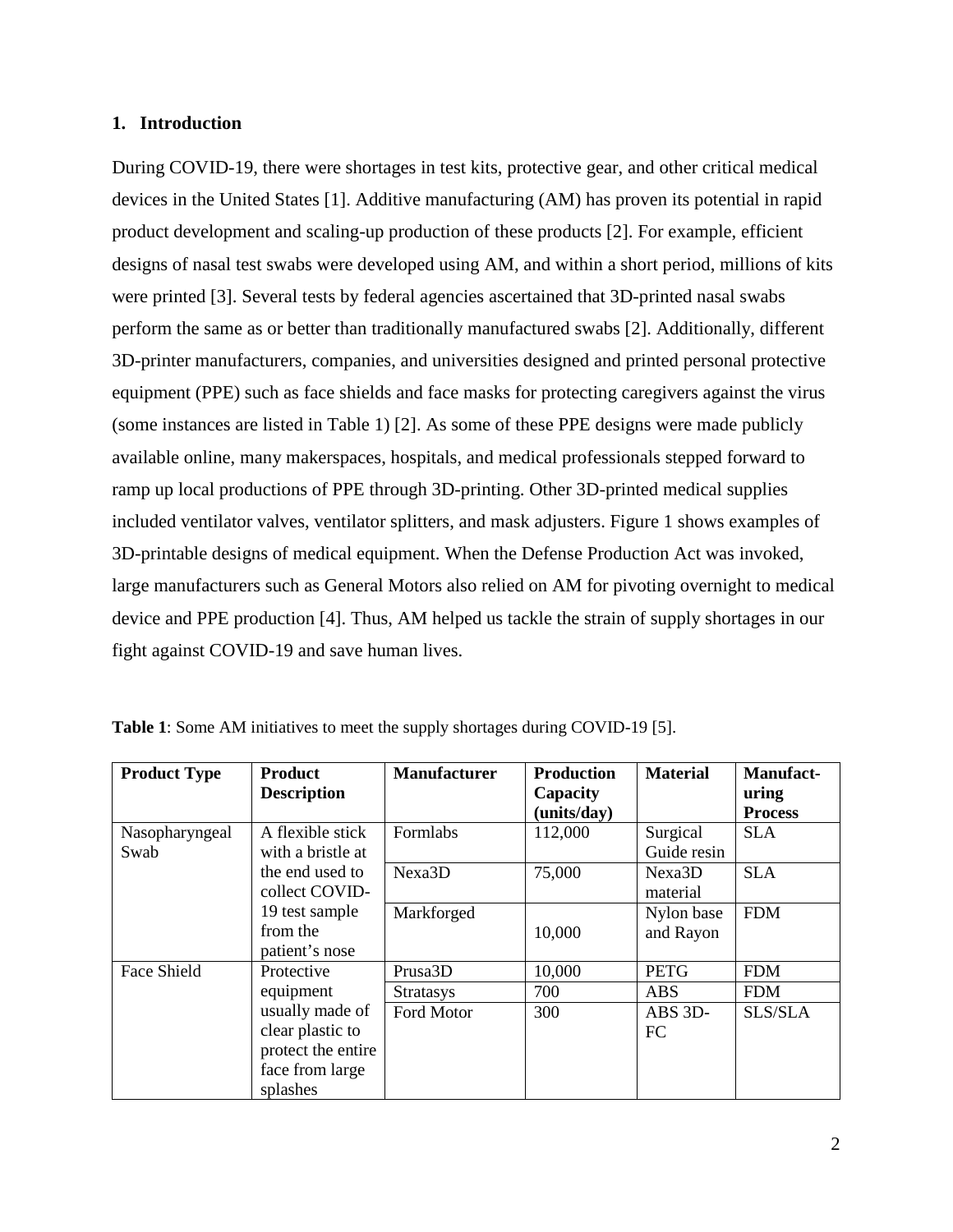| Face Mask        | A device        | Maker Mask       | 1500 | <b>PLA</b>   | <b>FDM/SLA</b> |
|------------------|-----------------|------------------|------|--------------|----------------|
|                  | covering a      | Formlabs         | 50   | Formlabs     | <b>SLA</b>     |
|                  | person's nose   |                  |      | Draft Resin  |                |
|                  | and mouth to    | Essentium        | 700  | TPU74D       | High-Speed     |
|                  | prevent         |                  |      |              | Extrusion      |
|                  | contamination   |                  |      |              |                |
| Ventilator parts | Ventilators are | Isinnova, Lonati | 100  | <b>PLA</b>   | <b>SLS</b>     |
|                  | mechanical      | Weerg            | 500  | PA 12        | Powder Bed     |
|                  | devices that    |                  |      | <b>Nylon</b> | Fusion         |
|                  | provide         | 3D Systems       | N/A  | Medical      | <b>SLS</b>     |
|                  | breathing       |                  |      | Grade        |                |
|                  | support to      |                  |      | <b>Nylon</b> |                |
|                  | patients        |                  |      |              |                |

While the U.S. Federal and Drug Administration (FDA) temporarily relaxed regulatory requirements for 3D-printed medical supplies during COVID-19, regulatory bodies did not approve all parts, as their clinical effectiveness was not verified. A key impediment was the lack of standards for design, manufacturability, material, process, machine, and quality and testing specifications of 3D-printed medical devices. In essence, most of the 3D-printing efforts, especially from local 3D-printing community members, faced significant challenges.



**Figure 1.** 3D-printable designs of various medical equipment: (a) nasopharyngeal testing swab, (b) face shield head-band, (c) face mask, and (d) venturi valve [6]

We can only exploit AM to its fullest potential during future pandemics through the well-planned incorporation of AM either as a stop-gap solution or a critical product development tool. To do that, we need standards for both rapidly growing AM technologies as well as for the applicability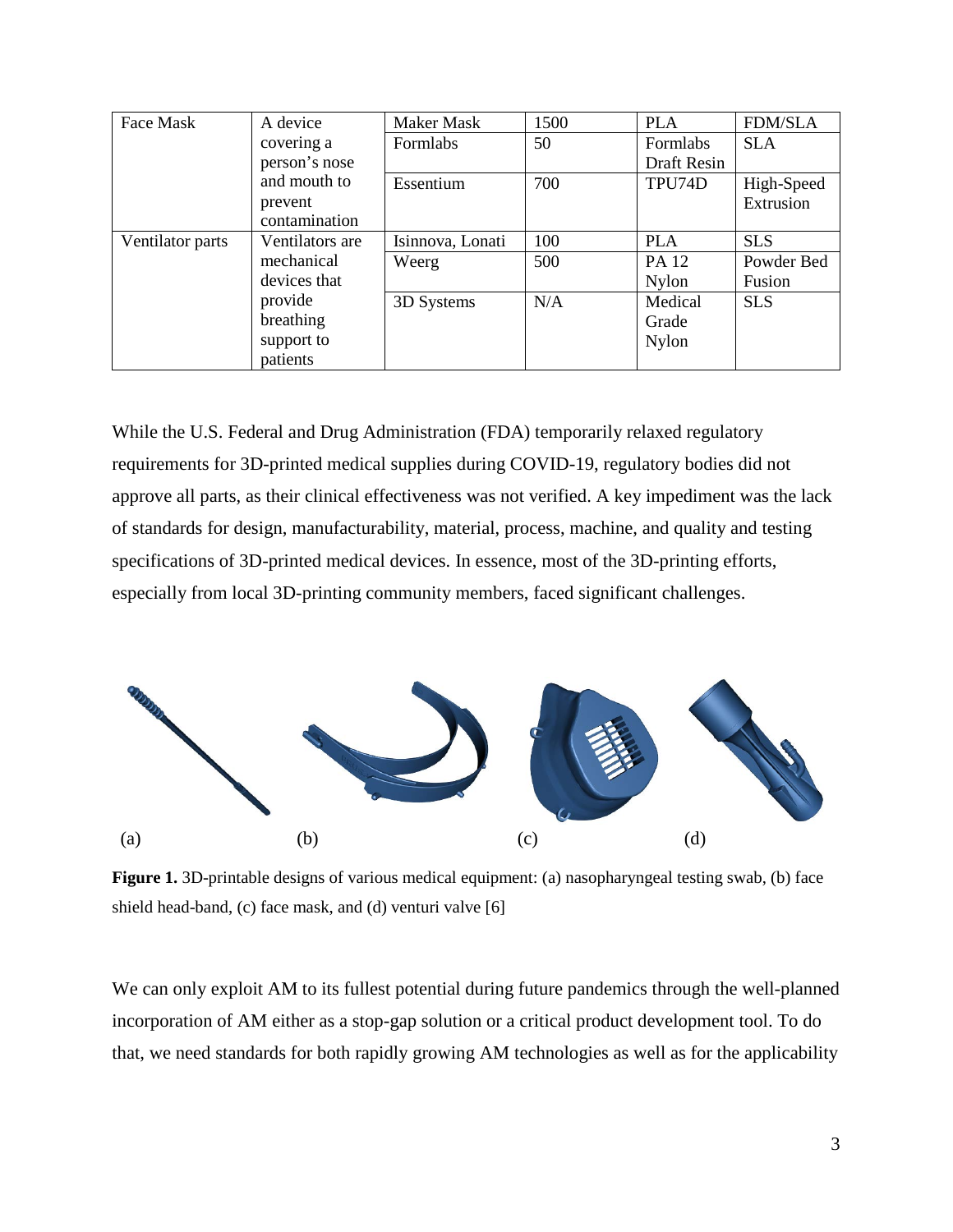of AM in producing critical medical devices. Table 2 lists some major challenges and limitations of AM applications during COVID-19.

| Area             | <b>Specific limitation/challenge</b>                                             |  |
|------------------|----------------------------------------------------------------------------------|--|
| Design and       | Most of the printed respirators performed poorly, with almost all providing less |  |
| functionality    | than 60% filtration efficiency (significantly below the requisite 95% efficiency |  |
|                  | of an N95 respirator).                                                           |  |
| Material         | Increased risk for virus transmission during use or reuse of unregulated PPE, as |  |
|                  | many FDM filaments retain ambient moisture.                                      |  |
|                  | Many materials used for 3D-printing are not ideal for long-term skin contact.    |  |
|                  | Also, disinfecting printed materials can be challenging.                         |  |
|                  | Unavailability of detailed data on relevant raw materials for the medical        |  |
|                  | applications in time of need.                                                    |  |
| Quality          | Quality issues such as warping of printed parts, stringing.                      |  |
| File-format      | No print specifications for prototype development with the standard tessellation |  |
|                  | (STL) files that are available for download.                                     |  |
| The expertise of | Inadequately assessed safety or functionality of locally fabricated products     |  |
| manufacturers    | (mainly due to lack of expertise in product testing) makes those products        |  |
|                  | inappropriate for use in health care settings.                                   |  |
| Testing and      | No validation and hypothesis formulation before open distribution and            |  |
| validation       | propagation of PPE prototypes during this pandemic.                              |  |
| Copyright issue  | Complex copyright and legal issues in producing the emergency items in mass      |  |
|                  | volumes.                                                                         |  |
| AM technologies  | The disparity between developing and developed countries in case of availability |  |
|                  | of 3D-printing technologies.                                                     |  |

**Table 2:** Major challenges and limitations in AM applications during COVID-19 [3], [5], [7]–[9].

The above-mentioned areas demonstrate where standards are essential. The efforts of the makerspaces, hospitals, and hobbyists would be more successful in terms of design, quality, testing, and reproducibility through proper utilization of existing standards and development of the missing standards. In this work, first we will briefly discuss the importance of standards in manufacturing and AM, especially for medical applications. Next, we present some relevant standards for producing medical supplies during COVID-19. Finally, we recommend some standards that should be developed for 3D-printing emergency medical supplies in future pandemics.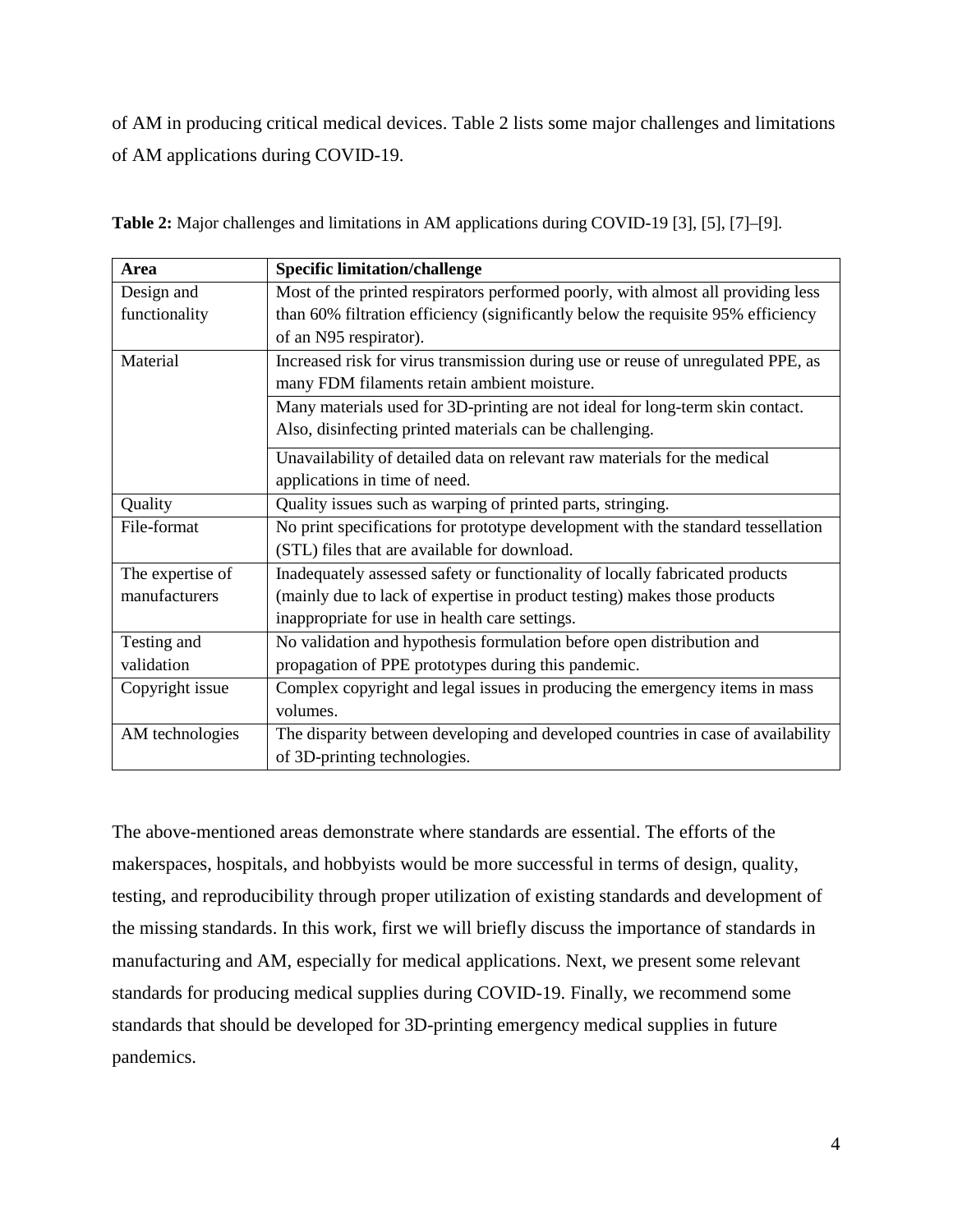#### **2. Importance of standards in manufacturing, AM, and medical applications**

In the manufacturing industry, a well-defined set of guidelines and practices can help organizations to achieve reliability, consistency, and predictability in their processes, systems, and products. If standardization and regulations are ignored in manufacturing, there is a risk of increased waste, compromised quality, and uncertain process performance. AM technologies are recent additions to the manufacturing industry. AM offers various benefits such as rapid prototyping, part consolidation, part customization, complex geometric features, and distributed manufacturing. However, the layer-by-layer part-building nature and its numerous process variables (e.g., scan speed, build orientation, laser power) make this technology prone to various defects or quality issues. For example, variability in parameters of metal powder bed fusion processes leads to different microstructures in 3D-printed metallic parts, which eventually may result in different material properties and product performance.

To ensure consistent quality, safety, and performance of 3D-printed products, proper standardization is needed. Safety-critical applications of AM, especially in the medical industry, demand appropriate standardization. For medical applications, standards provide guidance for specifying and evaluating the design and performance requirements of biomedical materials, tools, and equipment to ensure the health and safety of people. To realize the potential of AM as a responsive and flexible technology in delivering emergency medical supplies, efforts should be made to promote the usage of existing standards. Additionally, we can develop some missing AM-specific standards to fully utilize AM during pandemics.

#### **3. Relevant standards for 3D-printing emergency medical supplies during COVID-19**

Organizations including the American National Standards Institute (ANSI), the International Organization for Standardization (ISO), and ASTM International allowed public access to necessary standards used in the production and testing of medical equipment to facilitate the fight against COVID-19. Different product and quality standards are helpful to benchmark product specifications and establish quality requirements for 3D-printing medical supplies. For example, ASTM F2299/F2299M-03(2017), ASTM F2100-19, ASTM F2101-19, ASTM F1862/F1862M-17, and ASTM F3407-20 are standards for material properties, performance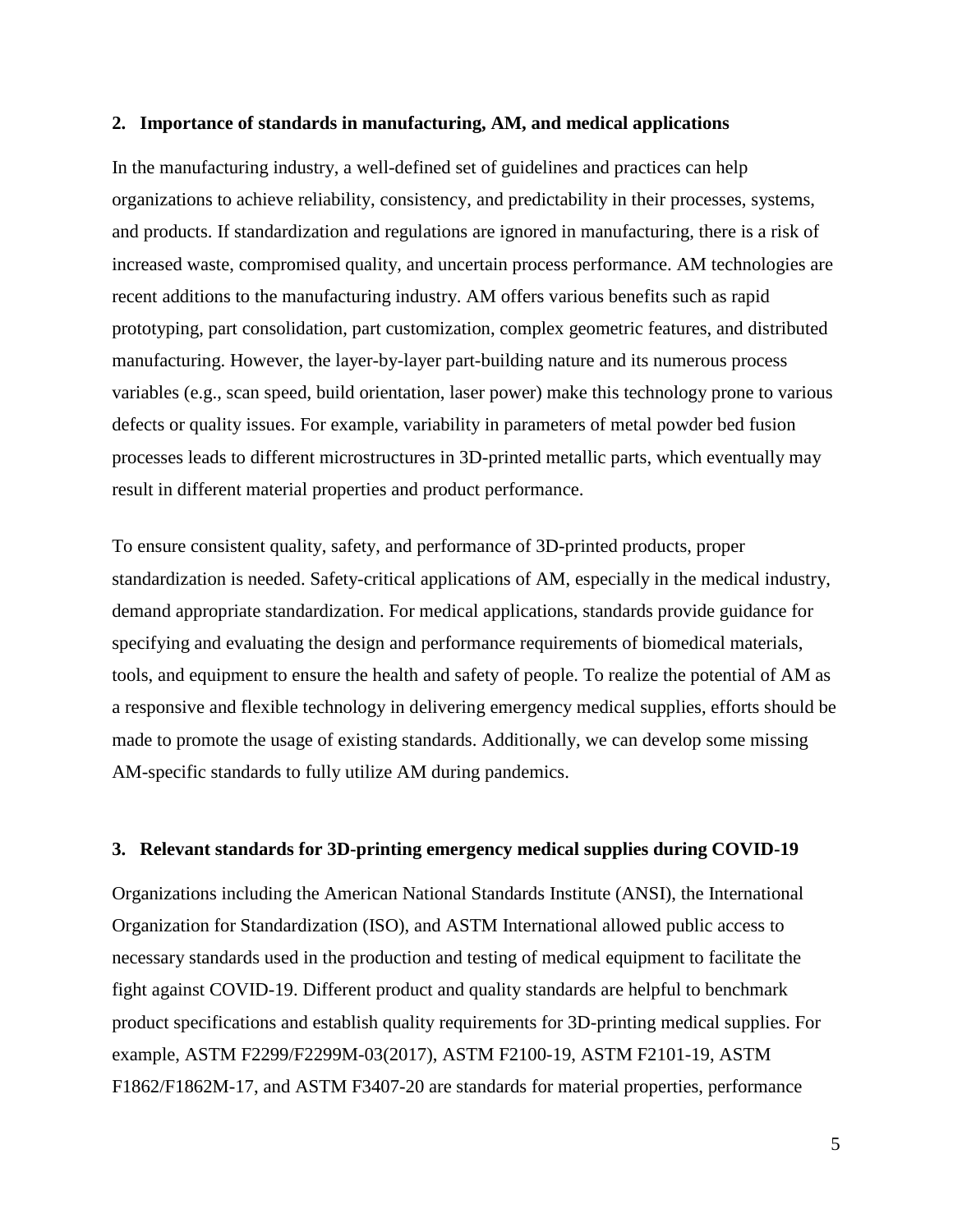specifications, and testing of medical face masks. ISO/TS 16976-8:2013 offers considerations for ergonomic factors of respiratory protective devices. Additionally, ANSI Z.87.1–2010 covers the drop-test requirements for protective eyewear. These standards can be adopted in designing 3Dprintable masks and eye PPE, and to assess their effectiveness.

Apart from those product-specific standards, some available AM-specific standards include the terminology for AM coordinate systems and test methodologies (ISO/ASTM 52921:2013), performance criteria, quality characteristics, and corresponding test methods for AM processes (ISO 17296-3:2014), and geometric capability assessment of AM systems (ISO/ASTM 52902- 19). Most of the AM efforts during COVID-19 used extrusion-based AM processes with plastics [2]. Some available standards for such AM processes include specifications for feedstock materials (ISO/ASTM 52903-1) and process equipment (ISO/ASTM 52903-2:2020). However, it is unclear to what extent these standards were utilized in different AM responses. Some companies shared details of their development process, including the use of specific standards. For example, a company named Structo 3D-printed nasopharyngeal testing swabs following the ISO 13485 QMS requirements, and packaged them following ISO 11135 [10]. However, most small responses were only described in press releases, which did not provide technical details. The informal nature of small responses and lack of expertise of involved personnel may have prevented heavy usage of standards.

From the manufacturing supply chain perspective, standard practices can enable better coordination between facilities and teams, allowing agile manufacturing for emergency needs. Organizations can adopt standard additive manufacturing file formats (e.g., ISO/ASTM 52915) and model-based applications for designs (e.g., ASME Y14.47 and SOLIDWORKS MBD). The usage of standard document control systems will streamline information sharing and improve responsiveness. In addition, for collaborative product design and development during pandemics, organizations should use standard software packages (e.g., for design, slicing). A seemingly insignificant inconsistency in the CAD package version used for product design previously caused a billion-dollar production delay [11]. Standard design file formats and software packages can eliminate such delays and improve productivity.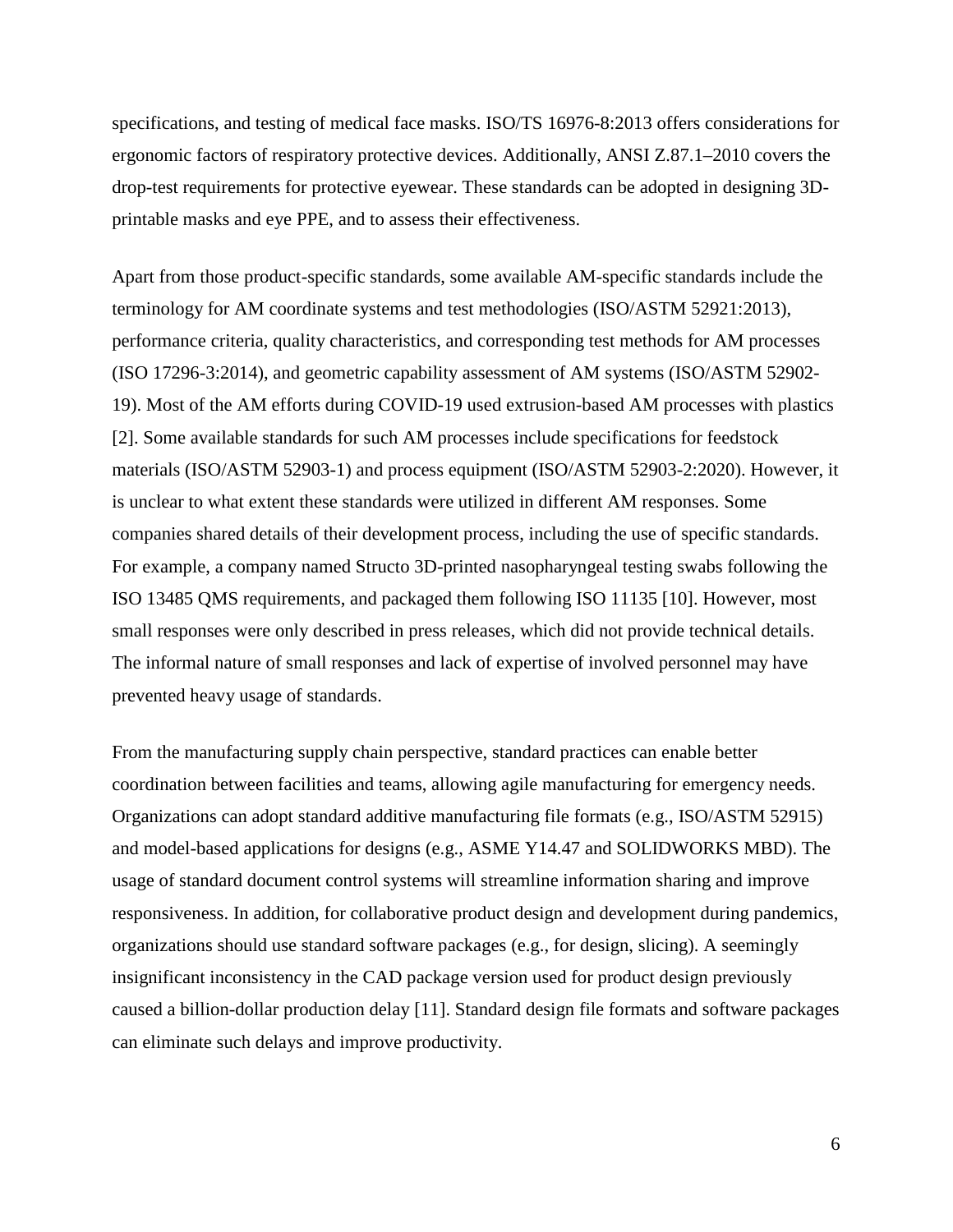## **4. Required standards for 3D-printing emergency medical supplies in future pandemics**

First, we need a standard approach to identify which medical equipment we can 3D-print. This approach should acknowledge potential AM-specific defects and update the performance specifications and testing of 3D-printed parts. For example, some 3D-printed parts can have porosity, a potential breeding ground for viruses, rendering them unsuitable for certain medical applications. We should incorporate porosity in performance specifications and modify testing standards accordingly, where applicable. Without a standard approach, people could end up with defective or even useless 3D-printed parts, wasting resources.

Frequently used medical products should be designed with interchangeable components to allow easy replacement during emergencies and/or shortages. And although many products were developed during the COVID-19 crisis, most of those designs lacked quality and were not regulated. So standard design and specification of 3D-printable parts or components should be created and updated regularly for future emergencies. Moreover, with the improvement of technology and materials, product designs should be optimized for better manufacturability and product quality. Upgrading one standard design (e.g., for face shields) is easier than improving several designs. Besides, better innovation is possible from a collaborative approach when many people use the same design. User feedback should be integrated during the product development if the demand for new products is related to customers' comfort.

Generally, manufacturers have to go through frequent iterations to find a suitable combination of printing parameters to ensure product quality and reproducibility. Optimal process parameters can vary depending on the material, process, and machine. One combination of process parameters could work best for extrusion-based processes but fail in stereolithography. Recent experiences during COVID-19 show that some people downloaded design files from online repositories without considering the compatibility with their equipment and material, and iteratively used different process parameters on a trial-and-error basis. Consequently, many printing attempts failed or resulted in bad quality. Standard methods to specify process parameters for a particular design when transmitting the design to the manufacturer can help to avoid time-consuming iterations and improve future pandemic preparedness with agile production capabilities.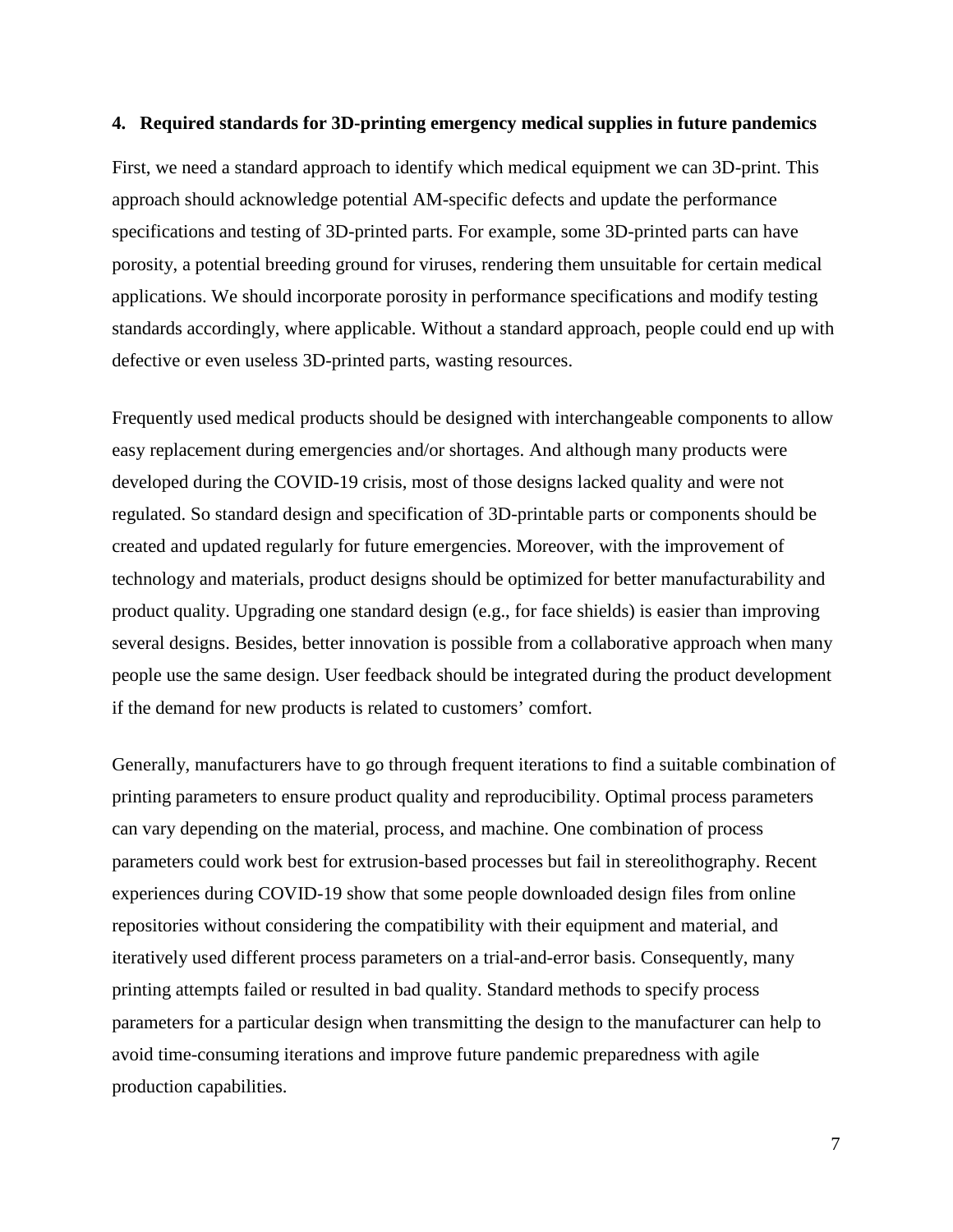Standards pertinent to the quality aspects of additively manufactured parts, especially medical devices, need further development. During COVID-19, achieving sterility, adequate cleaning, and biocompatibility of parts produced using AM processes raised concerns across the community. The existing sterility standards should be modified for AM applications. Processspecific in-situ quality inspection and control standards should be developed.

For in-process quality monitoring in AM, the operator's expertise and experience in capturing and relating the process data with the physical output is also important. During COVID-19, people of different levels of expertise printed PPE and other accessories. They often tried to optimize the printing process (e.g., to reduce the print time), which resulted in various quality issues. If the operator is not aware of such issues, it can pose a major problem for the caregivers. Therefore, the required expertise to print emergency medical equipment should be standardized (similar to ISO/ASTM 52942:2020). There can also be standard training programs for operators.

Finally, standards should be developed to ensure safe and secure manufacturing operations. During the supply shortage of emergency medical equipment in COVID-19, people downloaded publicly available design files for these components from organizations like Thingiverse, Prusa3D, and GrabCAD. These design files are accessible via various cloud storage platforms. However, due to the lack of standards for secure file sharing and storing, adversaries and malicious actors can alter design files and printing commands to tamper with the design intent of a product [12]. Design files and printing commands can be intercepted and modified in cloud storage and during file transferring [12]. When someone downloads such altered design files, it can lead to the production of defective products.

Additionally, adversaries can exploit the internet connectivity in modern 3D-printers to inflict physical damages to the equipment. For example, hackers leveraged the Wi-Fi connectivity of a FlashForge 3D-printer, modified the firmware of the printer, and removed the temperature constraint in the heater [13]. It caused the printer to heat to a point of catching fire. These security threats can not only disrupt emergency production but also endanger human lives. Appropriate cybersecurity standards could come in handy to minimize the risk of cyber-attacks. Standard encryption methods such as Advanced Encryption Standard (AES), Triple Data Encryption Standard (3DES), and Digital Signature Standard (DSS) should be used for securing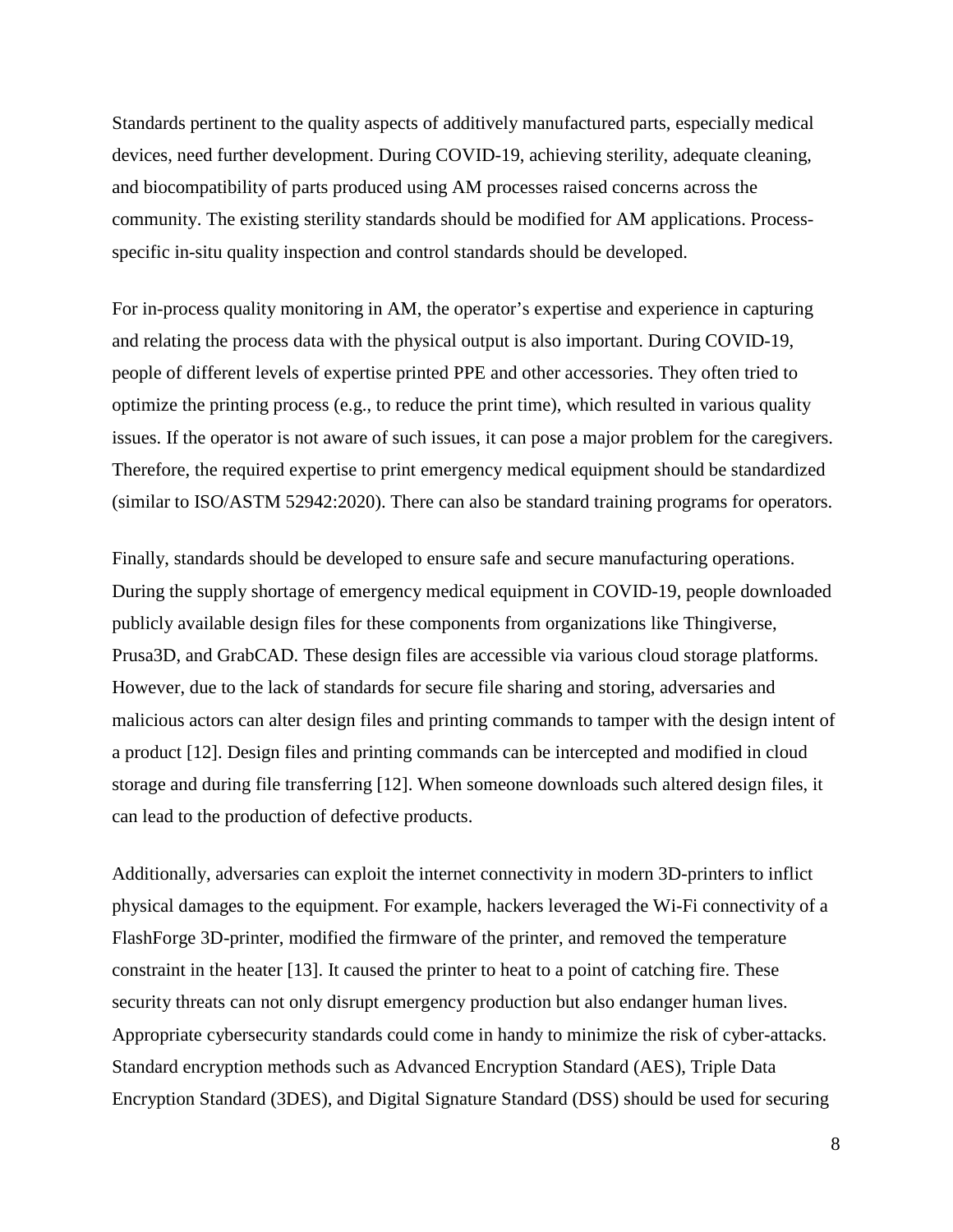the design files during sharing/transferring. In addition, guidelines from the National Institute of Standards and Technology (NIST) on security and privacy, recommended practices for improving industrial control system cybersecurity, and the framework for identifying cybersecurity risks in manufacturing for developing proper standards should be followed.

# **5. Conclusion**

During the unprecedented shortage of emergency medical equipment, AM emerged as the stopgap solution in the global fight against the pandemic. However, appropriate design, process, performance, and testing standards are essential to ensure the efficacy of additively manufactured medical supplies. Standards can eliminate unnecessary production iterations, reduce material wastage, and improve responsiveness and preparedness for emergencies. According to our observation, it is unclear to what extent the AM efforts during COVID-19 utilized the available standards. For future pandemics, we should make standards widely available and accessible, promote the use of standards, and offer education and training programs to people on how to make the best use of existing standards. Also, as technologies progress and new needs and use cases emerge, it is imperative to update standards to address new challenges.

# **References**

- [1] M. L. Ranney, V. Griffeth, and A. K. Jha, "Critical Supply Shortages The Need for Ventilators and Personal Protective Equipment during the Covid-19 Pandemic," *N. Engl. J. Med.*, vol. 382, no. 18, p. e41, Apr. 2020.
- [2] M. Kunovjanek and C. Wankmüller, "An analysis of the global additive manufacturing response to the COVID-19 pandemic," *J. Manuf. Technol. Manag.*, 2020.
- [3] A. Manero *et al.*, "Leveraging 3D Printing Capacity in Times of Crisis : Recommendations for COVID-19 Distributed Manufacturing for Medical Equipment Rapid Response," pp. 1–17.
- [4] "GM's Pivot to Medical Manufacturing Is Powered by 3D Printing." [Online]. Available: https://www.plasticstoday.com/medical/gms-pivot-medical-manufacturing-powered-3dprinting. [Accessed: 31-May-2021].